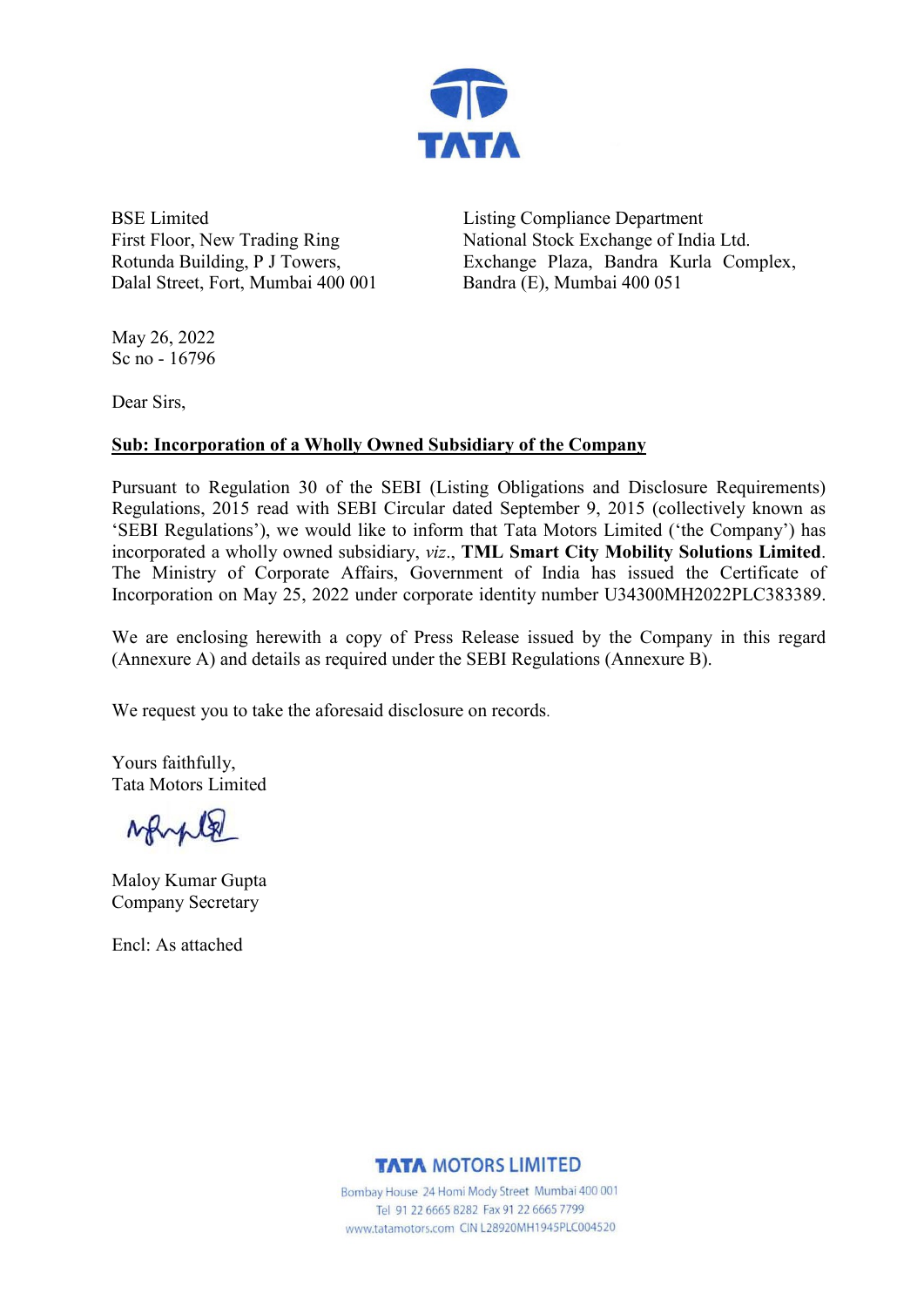**TATA MOTORS Connecting Aspirations** 



for immediate use

# **MEDIA STATEMENT**

#### **Annexure A**

#### **Press Statement**

Tata Motors Limited has incorporated a wholly owned subsidiary, viz., 'TML Smart City Mobility Solutions Limited' for undertaking urban mass mobility business interalia under an own, operate and maintain model. With the launch of TML Smart City Mobility Solutions Limited ("TSCMSL"), the Company intends to bring specific focus to its Electric Vehicles ("EV") segment as a service offerings across its portfolio of commercial vehicles. In addition to existing State Transport Units (STUs) and government fleets, TSCMSL will also cater to all business opportunities across passenger mobility applications. The Company already has ~650 EV buses plying on roads across various cities in India with a cumulative coverage of >35 million kms and has operationalized 250+ EV buses in FY22.

\*\*\*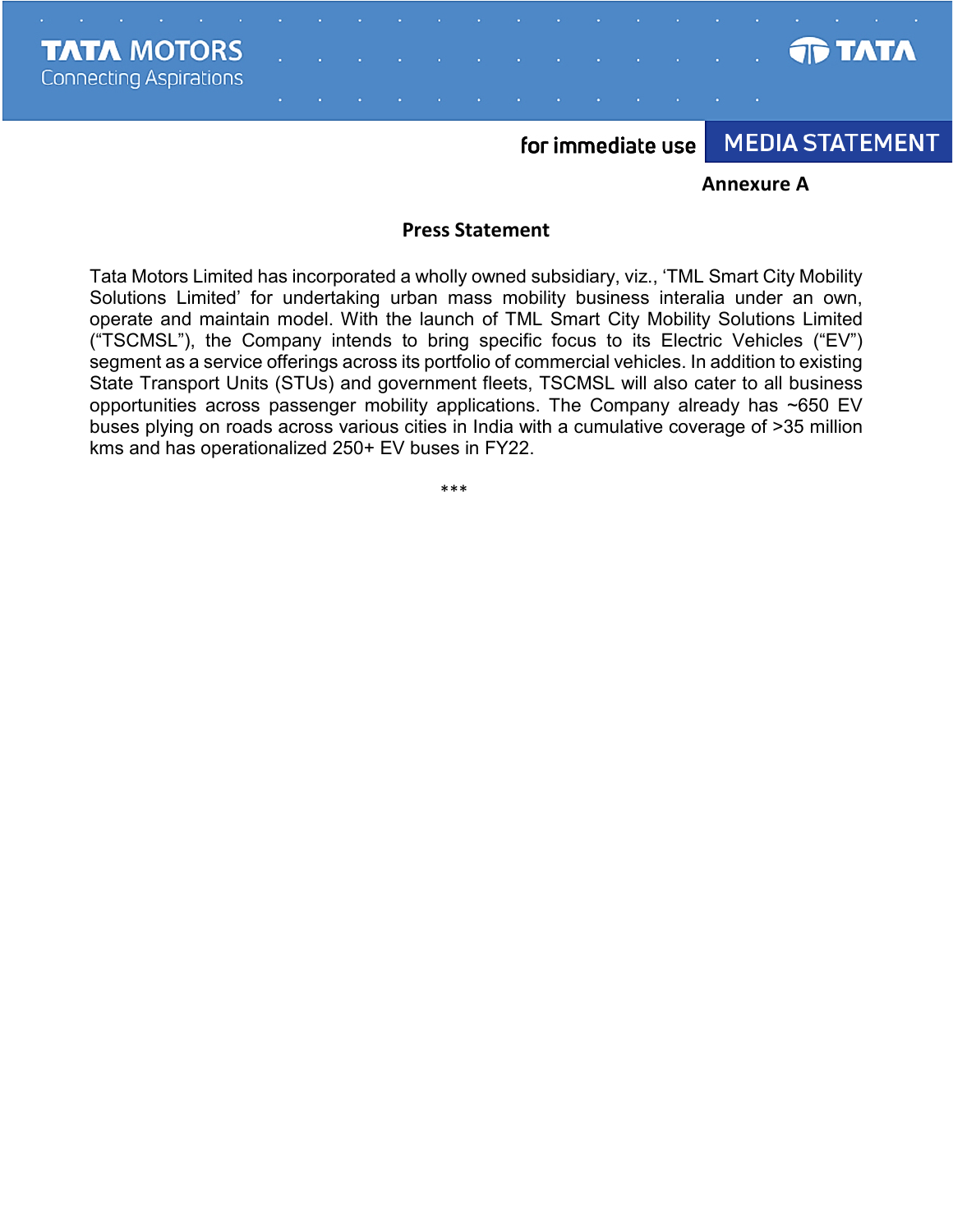

| S. No.           | <b>Particulars</b>                                                                                                                                                                                               | <b>Details</b>                                                                                                                                                                                                                                                                                                                                                                                                                                                                                                                                                                                                                                                                                                                                                                                                                                                |
|------------------|------------------------------------------------------------------------------------------------------------------------------------------------------------------------------------------------------------------|---------------------------------------------------------------------------------------------------------------------------------------------------------------------------------------------------------------------------------------------------------------------------------------------------------------------------------------------------------------------------------------------------------------------------------------------------------------------------------------------------------------------------------------------------------------------------------------------------------------------------------------------------------------------------------------------------------------------------------------------------------------------------------------------------------------------------------------------------------------|
| 1.               | Name of the Target Company, details in<br>brief such as size, turnover, etc.                                                                                                                                     | Name: TML Smart City Mobility Solutions Limited<br>(TSCMSL)                                                                                                                                                                                                                                                                                                                                                                                                                                                                                                                                                                                                                                                                                                                                                                                                   |
|                  |                                                                                                                                                                                                                  | Authorised Share Capital: ₹5,00,00,000/- (Five crores<br>only)                                                                                                                                                                                                                                                                                                                                                                                                                                                                                                                                                                                                                                                                                                                                                                                                |
|                  |                                                                                                                                                                                                                  | Size/Turnover: Not Applicable (Incorporated on May 25,<br>2022)                                                                                                                                                                                                                                                                                                                                                                                                                                                                                                                                                                                                                                                                                                                                                                                               |
| 2.               | Whether the acquisition would fall<br>within the related party transaction(s)<br>and whether the promoter /promoter<br>group/ group companies have any<br>interest in the entity being acquired?                 | Tata Motors Limited ('the Company'/ 'TML') is the<br>promotor of TSCMSL, a wholly owned subsidiary.                                                                                                                                                                                                                                                                                                                                                                                                                                                                                                                                                                                                                                                                                                                                                           |
|                  | If yes, nature of interest and details<br>thereof and whether the same is done at<br>"arms length"                                                                                                               | TML, Promoter has 100% holding in TSCMSL                                                                                                                                                                                                                                                                                                                                                                                                                                                                                                                                                                                                                                                                                                                                                                                                                      |
| 3.               | Industry to which the entity being<br>acquired belongs                                                                                                                                                           | Manufacture of automotive vehicles                                                                                                                                                                                                                                                                                                                                                                                                                                                                                                                                                                                                                                                                                                                                                                                                                            |
| $\overline{4}$ . | Objects and effects of acquisition<br>(including but not limited to, disclosure<br>of reasons for acquisition of target<br>entity, if its business is outside the main<br>line of business of the listed entity) | TSCMSL has been incorporated to manufacture, design,<br>develop, automotive vehicles including but not limited to<br>all kinds of vehicles including electric, diesel, CNG,<br>hybrid, new energy vehicles (including hydrogen fuel cell)<br>or vehicles propelled or assisted by means of other sources<br>or energy and/or fuel and whether they be 4 (four) wheelers,<br>buses, omnibuses, trucks, trailers, lorries, tractors, motor<br>cars, ATVs, MHCVs, ILCVs, SCVs including Pickups,<br>multi wheel vehicles, and any allied infrastructure as may<br>be required for such vehicles and also of various parts,<br>automotive and electrical components, spare parts and<br>accessories thereof of all or any of the above mentioned<br>motor vehicles used for transport or conveyance of<br>Passengers, merchandise and goods of every description. |
| 5.               | Brief details of any governmental or<br>regulatory approvals required for the<br>acquisition                                                                                                                     | Not Applicable                                                                                                                                                                                                                                                                                                                                                                                                                                                                                                                                                                                                                                                                                                                                                                                                                                                |
| 6.               | Indicative time period for completion of<br>the acquisition                                                                                                                                                      | Not Applicable                                                                                                                                                                                                                                                                                                                                                                                                                                                                                                                                                                                                                                                                                                                                                                                                                                                |
| 7.               | Nature of consideration - whether Cash<br>consideration or share swap and details<br>of the same                                                                                                                 | TSCMSL has been incorporated with initial capital of<br>₹5,00,00,000/-                                                                                                                                                                                                                                                                                                                                                                                                                                                                                                                                                                                                                                                                                                                                                                                        |
| 8.               | Cost of acquisition or the price at which<br>shares are acquired                                                                                                                                                 | Not Applicable                                                                                                                                                                                                                                                                                                                                                                                                                                                                                                                                                                                                                                                                                                                                                                                                                                                |

### **TATA MOTORS LIMITED**